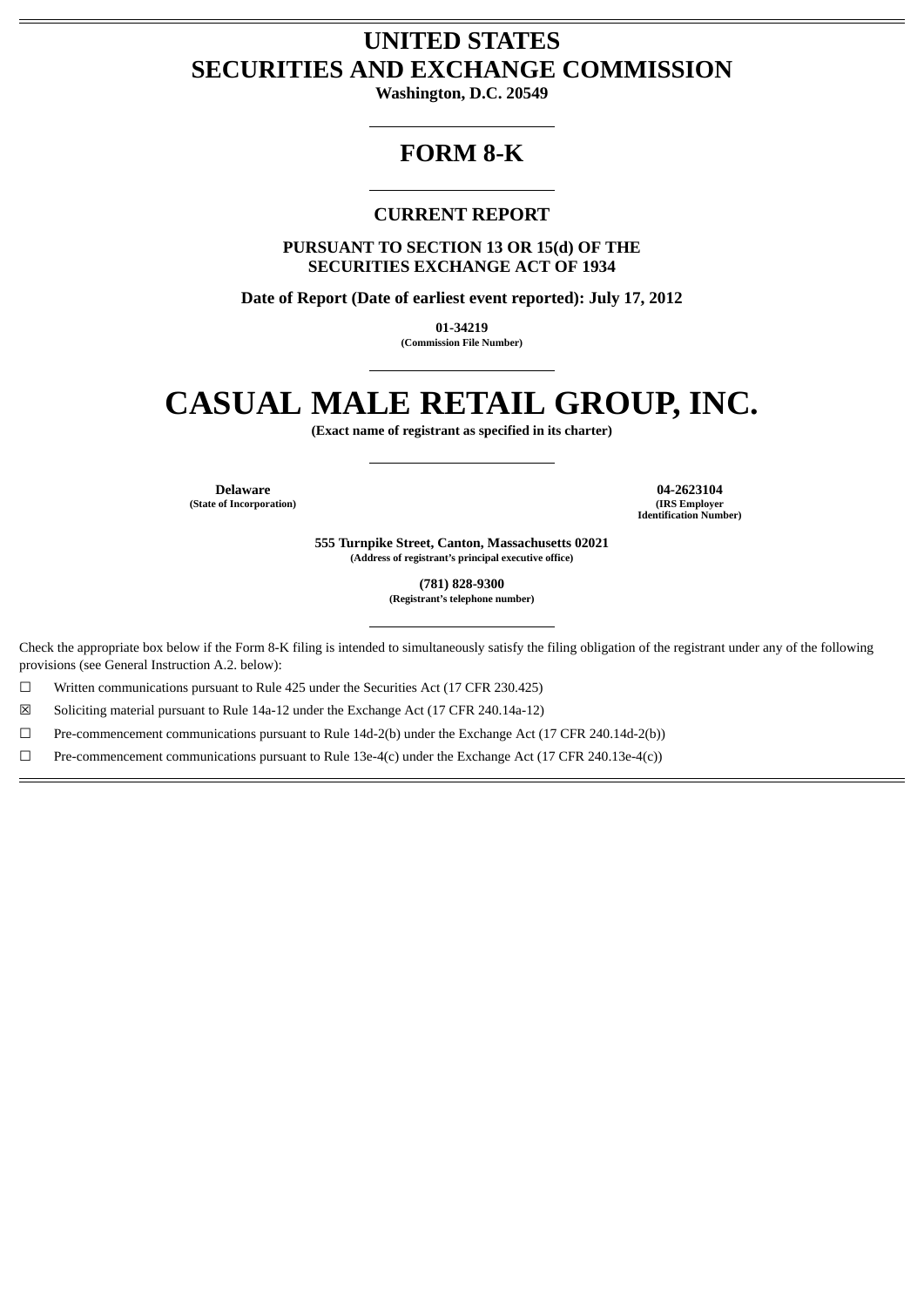#### **Item 8.01 Other Events.**

Effective July 17, 2012, Seymour Holtzman, Chairman of the Board of Directors of Casual Male Retail Group, Inc. (the "Company"), will no longer serve as an ex officio member of the Company's Compensation Committee and Nominating and Corporate Governance Committee and will no longer attend meetings of those committees. He was not a voting member of those committees and was never compensated for attending those committees' meetings. Mr. Holtzman will continue to serve as Chairman of the Board of the Company and handle all of the duties commensurate with that position. In order to ensure that all directors on the Company's Nominating and Corporate Governance Committee and its Compensation Committee are deemed independent, the Board of Directors will address the Company's By-Laws to make sure that they are consistent with this action.